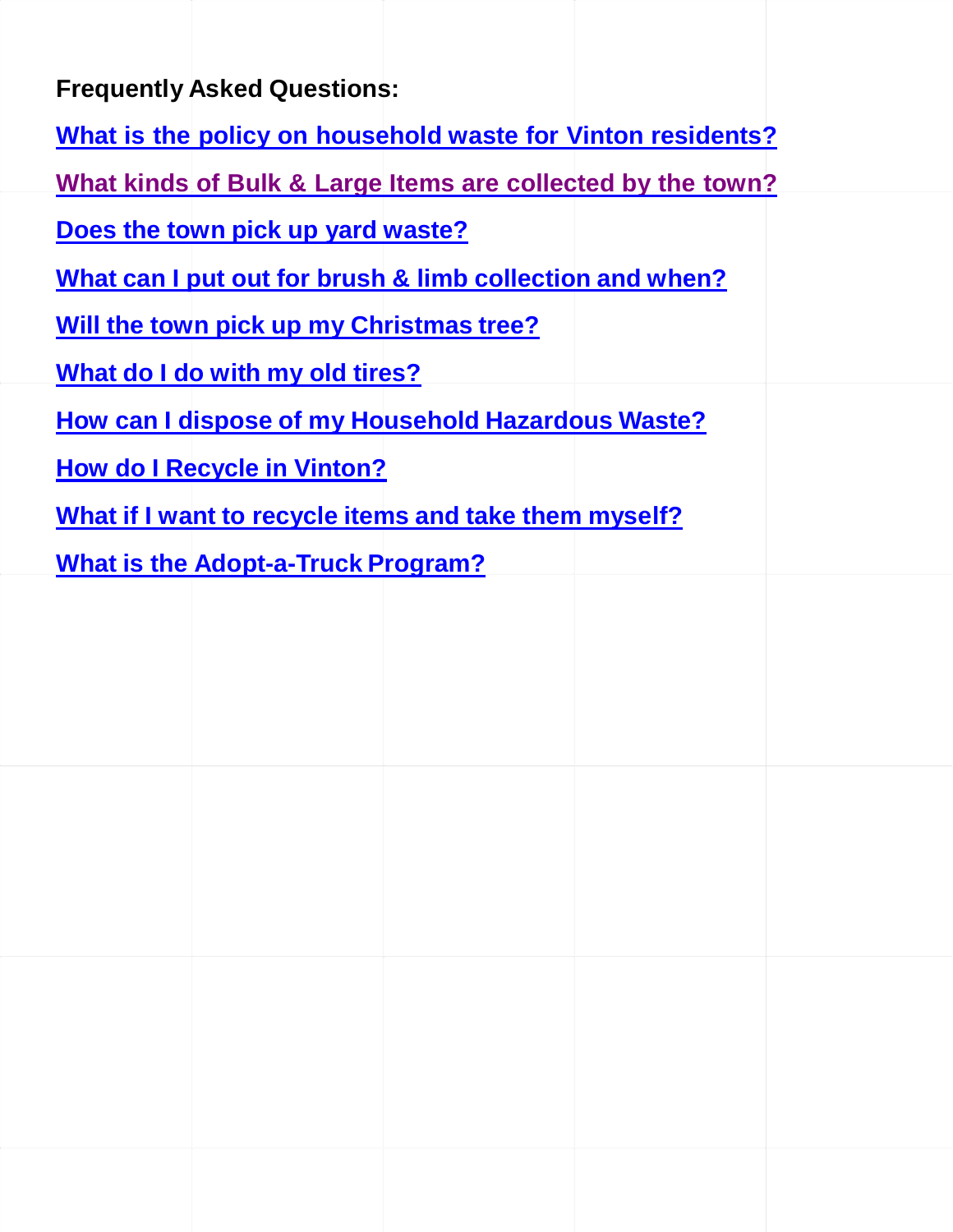## <span id="page-1-0"></span>**What is the policy on household waste for Vinton residents?**

#### **Town Collection**: *General Information*

o All refuse (**no** hazardous waste permitted) to be collected, including special refuse pick-ups (yard wastes/grass/leaves, brush/tree limbs, bulk/large items, large cardboard boxes and recyclables), must be placed at the curb by 7 a.m. on the designated collection day. Residents who are unable to carry refuse to the curb may call Public Works at (540) 983-0646 for special arrangements.

#### **Cart Collection Information**:

- o A 96-gallon refuse cart will be issued by the Town.
- o Refuse must be bagged and placed in the Town-issued refuse cart to be collected.
- o Only refuse placed in the Town-issued refuse cart will be picked up.
- o Refuse carts shall be removed from the street no later than 7:00 a.m. of the day following collection.
- o Residential customers may request one (1) additional cart at a rental rate of \$5.00 per month.
- o Business customers may request up to two (2) additional carts at a rental rate of \$5.00 each per month.
- o Customers who desire a smaller cart may request to replace their 96-gallon refuse cart with a 64 gallon refuse cart on a first come, first serve basis.

### **Homeowner Self-Disposal at R.V.R.A**

o The Town of Vinton will pay the charges for homeowners to dump waste, which qualifies under the free residential waste disposal program, when it is delivered by the homeowner. Visit RVRA [\(http://rvra.net/index.aspx?NID=35\)](http://rvra.net/index.aspx?NID=35) for more information about the Homeowner Disposal Program or call Planning & Zoning at (540) 983-0605*.*

### <span id="page-1-1"></span>[BACK TO](#page-0-0) TOP

# **What kinds of Bulk & Large Items are collected by the town?**

- Bulk & Large Item Collection occurs weekly on your regular refuse collection day. Bulk and large items are not collected in alleys. You do not need to call ahead to arrange bulk pickup. Bulk/Large items such as appliances, furniture, large cardboard boxes and other large items may be placed at the curb by 7 a.m. for pick-up. Place bulk items away from poles, overhead lines, cars and other obstacles.
- If amount of bulk or large items exceeds five  $(5)$  pickup truck loads, the Public Works Department will place a hangtag on the occupant's door which states the amount of the fee to be paid for the bulk/large items collection. Please take the hang tag and cash or a check for payment of the fee to the Vinton Treasurer's (Finance) Office. The Vinton Treasurer's Office will notify Public Works when the fee has been paid, so that the bulk/large items can be scheduled for collection. Please note the fee **must be paid in advance** in the Vinton Treasurer's (Finance) Office.
	- o Bulk/Large items may also be taken to the Roanoke Valley Resource Authority (RVRA) Transfer Station by Vinton Residents. Vinton Residents are allowed 12 free trips per year. For more information on this, please visit: <https://www.rvra.net/98/Residential> and click on the [Roanoke](https://www.rvra.net/DocumentCenter/View/4)  [Valley Resource Authority \(RVRA\) Residential Disposal Policy \(PDF\)](https://www.rvra.net/DocumentCenter/View/4) under Solid Waste Disposal.
- **We do not pick up any construction materials** (lumber, dry-wall, carpet, padding, water heaters, plumbing fixtures, cabinetry, windows, etc.) regardless of who is doing the work on your home. You may take these to the RVRA*.* If you are unsure if your bulk falls in this category, please call Public Works at (540) 983-0646. **If a contractor is doing this work for you, they are responsible for hauling away the construction debris.**

[BACK TO](#page-0-0) TOP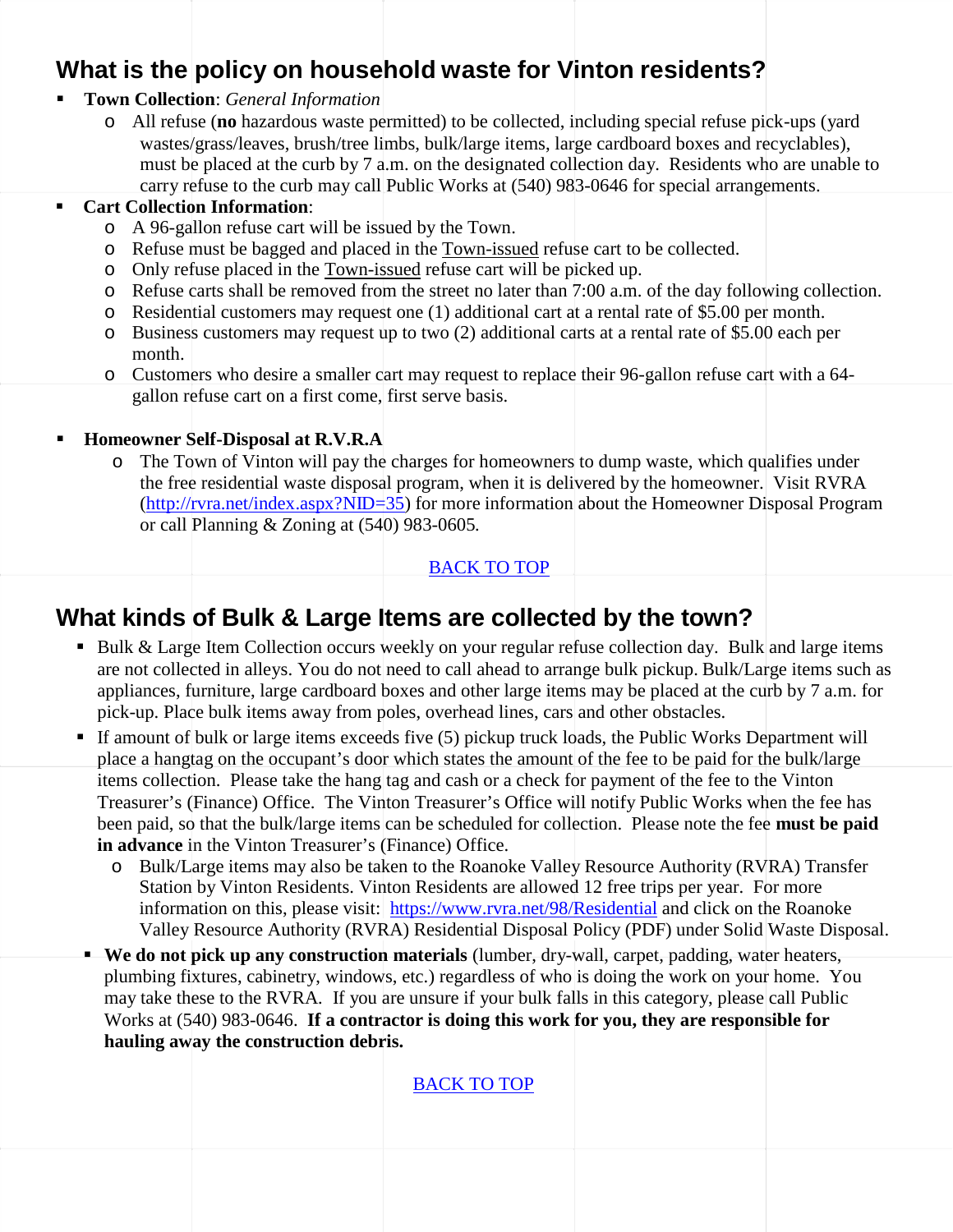## <span id="page-2-0"></span>**Does the town pick up yard waste?**

- Yard Waste Collection occurs weekly on your regular refuse collection day. **Yard waste is not collected in alleys**. You do not need to call ahead to arrange for yard waste pickup. Have yard waste placed at the curb by 7 a.m.
- Landscaping
	- o Please do not put out timbers used in landscaping, bushes/small trees/plants with root balls still attached, sod, tree stumps or dirt. These items will not be picked up.
- Grass Clippings
	- o Grass clippings must be bagged in heavy grade plastic refuse bags.
- Leaf Collection
	- o **Bagged Leaves** will be collected weekly on your regular refuse collection day.
	- o **Fall Loose Leaf Collection** occurs annually and is scheduled during November and December each year. The schedule is published on the TOV website and announced on cable TV government access, Channel 3. Leaves should be raked no closer than one foot and no farther than five feet from the back of the curb or edge of the street located in front of the residence. Do not place leaves in the street or gutter as this may cause rainwater to pond and leaves to wash into the roadway creating hazards and obstructing traffic. Sticks, limbs, rocks and other debris should not be included in the leaves as these items can clog and damage the equipment. Leaves must be raked to the proper location by 7:00 am. Leaves should not be put out too early, and should not block sidewalks. Weather and equipment breakdown issues can cause delays. We ask for your patience and cooperation.
	- o Yard waste may also be hauled by Vinton Residents to the Roanoke Valley Resource Authority (RVRA) Transfer Station. For more information on this, please visit: <https://www.rvra.net/98/Residential> and click on the [Roanoke Valley Resource Authority](https://www.rvra.net/DocumentCenter/View/4)  [\(RVRA\) Residential Disposal Policy \(PDF\)](https://www.rvra.net/DocumentCenter/View/4) under Solid Waste Disposal.

### [BACK TO](#page-0-0) TOP

### <span id="page-2-1"></span>**What can I put out for brush & limb collection and when?**

- Brush & Limb Collection occurs weekly on your regular refuse collection day. **Brush and limbs are not collected in alleys.** You do not need to call ahead to arrange brush/limb pickup.
- Brush and tree limbs must be cut into sections not exceeding six (6) feet in length and placed at the curb for collection. Place brush & limbs away from poles, overhead lines, cars and other obstacles.
- If amount of brush exceeds five (5) pickup truck loads the Public Works Department will place a hangtag on the occupant's door which states the amount of the fee to be paid for the brush collection. Please take the hang tag and cash or a check for payment of the fee to the Vinton Treasurer's (Finance) Office at 311 S. Pollard Street, in the Vinton Municipal Building. The Vinton Treasurer's Office will notify Public Works when the fee has been paid, so that the brush can be scheduled for collection. Please note the fee must be paid in advance in the Vinton Treasurer's (Finance) Office.
	- o Brush and tree limbs may be taken to the Roanoke Valley Resource Authority (RVRA) Transfer Station by Vinton Residents. Vinton Residents are allowed 12 free trips per year. For more information on this, please visit: <https://www.rvra.net/98/Residential> and click on the [Roanoke Valley Resource Authority \(RVRA\) Residential Disposal Policy \(PDF\).](https://www.rvra.net/DocumentCenter/View/4)
	- o **If a contractor is cutting down or trimming your trees, they are responsible for hauling away all tree limbs and resulting wood waste.**

[BACK TO](#page-0-0) TOP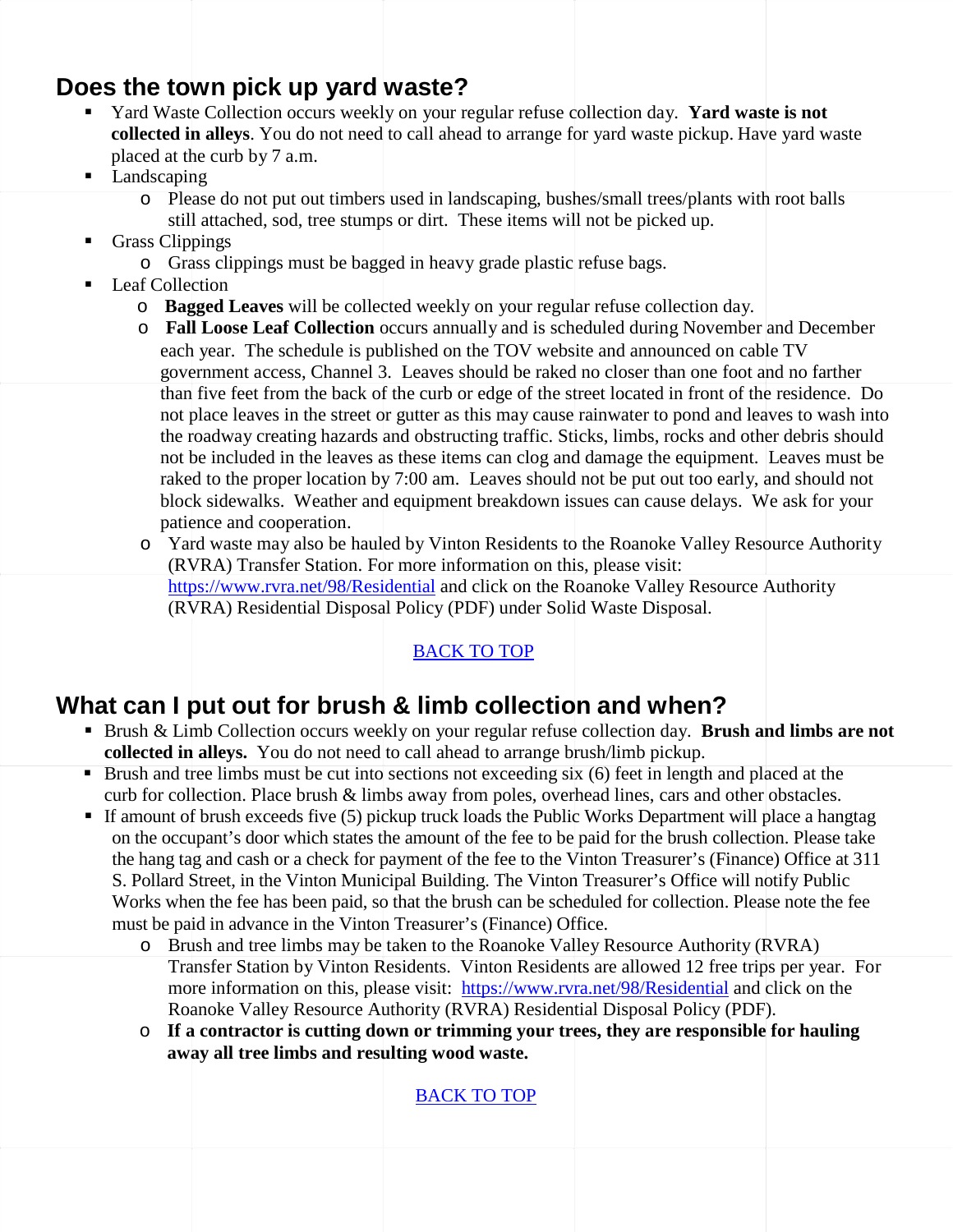## <span id="page-3-0"></span>**Will the town pick up my Christmas tree?**

• Christmas Trees may be placed at the curb for collection after the holiday season.

### [BACK TO](#page-0-0) TOP

### <span id="page-3-1"></span>**What do I do with my old tires?**

 Passenger vehicle tires will be collected from households once each quarter. The maximum number of tires collected per household is FOUR (4) per year. Commercial or dealer tires collection is not performed by the town. Quarterly collection days will be published on the town's web site and in the Town Calendar. The Roanoke Valley Resource Authority (RVRA) Transfer Station will accept up to FOUR (4) tires per trip from town Residents at no charge. For more information, please call the RVRA at (540) 857-5050 or visit them at [www.rvra.net.](http://www.rvra.net/)

#### [BACK TO](#page-0-0) TOP

# <span id="page-3-2"></span>**How can I dispose of my Household Hazardous Waste?**

- Items that are classified as hazardous waste are not accepted by Vinton's Refuse Collection Service. The Roanoke Valley Resource Authority (RVRA) accepts Household Hazardous Waste from Vinton residents. For more information call (540) 857-5071, or visit [the RVRA website](http://rvra.net/HHW.htm). The RVRA is located at 1020 Hollins Road, off Rt. 460 in Roanoke City.
- The following items are accepted daily at RVRA during normal operating hours:
	- o Latex Paint (max quantity 5 gallons per visit)
	- o Aerosol Cans
	- o Used Antifreeze (max quantity 5 gallons per visit)
	- o Used Motor Oil (max quantity 5 gallons per visit)
	- o Lead Acid Automobile Batteries
- For a complete list of Hazardous Waste items, visit the RVRA website [\(http://rvra.net/index.aspx?NID=35\)](http://rvra.net/index.aspx?NID=35)
- Car Parts: Parts may be taken to various scrap metal yards in the area. Many of these items are accepted for recycling at no charge at local automotive parts stores.

### [BACK TO](#page-0-0) TOP

## <span id="page-3-3"></span>**How do I Recycle in Vinton?**

- The Town of Vinton picks up recyclables every other week on the regular refuse pickup day and from the same location as the regular refuse pickup occurs. Recyclables must be separated from refuse and placed in the recycling container/bin provided by the town. Each residence has a container/bin assigned to it, and that container remains as town property at the residence. Residents who move are responsible for the container assigned to their residence, and it must be accounted for prior to moving out. If the container is not returned or left for the new resident, a \$5.00 charge may be assessed as a lien against the property. If a blue recycling bin is not available or is damaged beyond repair, town residents can cal the Public Works Department at (540) 983-0646 to obtain a replacement.
- The Town of Vinton collects the following items:
	- o Aluminum (beverage cans)
	- o Steel/Tin (food cans)
	- o Plastic beverage containers (soft drink bottles, clear water bottles, and opaque milk jugs)<br>Plastic #  $1 \& # 2$ 
		- Plastic  $# 1 & 2$
		- Please rinse and flatten all plastic and metal materials.
	- o Newspaper-including inserts (**no** magazines or phone books)
		- Newspaper should be clean and dry.